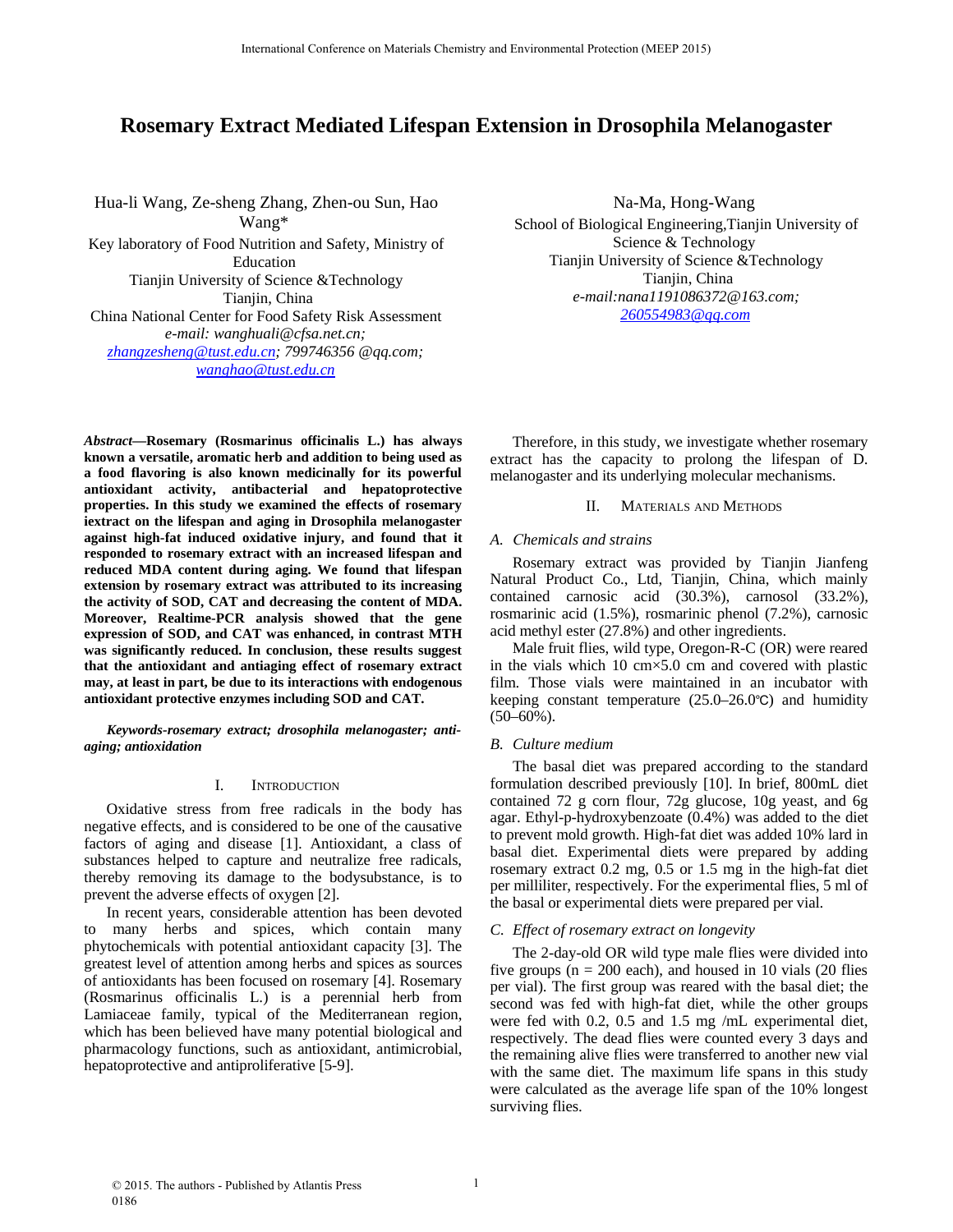## *D. Enzyme activity assay*

2-day-old male flies (n=1000) were divided into five groups, with 200 flies in each group. They were fed the diet containing different doses (0, 0.2, 0.5, 1.5mg/mL) of rosemary extract for 45d, the method of culture flies were similarly to survival experiments described above. The male flies were collected under CO2 anesthesia after starving for 2 h, recorded the average body weight in each group and then stored at -80 °C. Assay kits were used to measure the SOD, CAT activity and MDA content, meanwhile protein concentration was determined with the BCA protein assay kit.

## *E. Real-time PCR*

The expressions of mRNA were measured according to our previous method [10]. In brief, total RNA was extracted using the commercial extraction agent TRIzol. PrimeScript RT reagent Kit with gDNA Eraser (TAKARA, Dalian, China) was used to construct cDNA. Then cDNA was synthesized in the MyCycler Thermal Cycler (BIO RAD, USA) and stored at -20  $°C$ . The target genes were Cu-Zn-SOD, Mn-SOD, CAT, and MTH. The rp49, a housekeeping gene, was used to normalize the expression of the target genes. Gene expression was calculated on the basis of the comparative threshold cycle (CT) value. Levels of gene expression in all groups were shown as a ratio of the control group value.

## *F. Statistics*

Data were expressed as means±standard deviation. The significance of differences between samples was assessed using T-test and one-way ANOVA. Differences were considered significant when  $p < 0.05$ .

## III. RESULTS

# *A. Effect of rosemary extract on lifespan in Drosophila melanogaster*

The present study showed that the average body weight was significant increased  $(P < 0.05)$  in high-fat diet fed flies, meanwhile the mean lifespan and maximum lifespan were shortened compared with that of the control flies (Figure 1). But there was no significant difference in average body weight between the high-fat diet group and rosemarytreatment flies.

The results demonstrated that supplementation of rosemary extract in high fat diet could partially reverse the high fat induced mortality and significantly extended lifespan in a dose-dependent manner (Table I). The result showed that 0.2, 0.5 and 1.5 mg/mL rosemary treatment extended the mean lifespan of fruit flies 4.33 d, 6.06 d and 7.44 d more, respectively. Rosemary-treated group (1.5 mg/mL) significantly increased the mean lifespan by 17.47% compared with that of the high-fat group ( $P < 0.05$ ). In addition, the 0.2, 0.5 and 1.5 mg/mL Rosemary treatment also significantly extended the maximum lifespan by 4.12%, 8.63% and 17.47% compared with that of the high-fat group  $(P < 0.05)$ .



Figure 1. Lifespan curve of Drosophila melanogaster

| TABLE I. | EFFECT OF ROSEMARY EXTRACT ON LIFESPAN OF |
|----------|-------------------------------------------|
|          | DROSOPHILA MELANOGASTER                   |

| Group          | <b>Rosemary</b><br>extract<br>(mg/mL) | <b>Body weight</b><br>$(\mu g)$ | Mean lifespan<br>(d) | <b>Maximum</b><br>lifespan<br>(d) |
|----------------|---------------------------------------|---------------------------------|----------------------|-----------------------------------|
| <b>Normal</b>  | 0                                     | $873.76 + 37.18$                | $51.26 + 3.38$       | $73.58 \pm 2.97$                  |
| <b>HF</b> diet | 0                                     | $950.78 + 31.30#$               | $42.59 + 1.63 \#$    | $63.13 + 1.34 \#$                 |
|                | 0.2                                   | $941.15 + 36.80$                | $46.92 + 2.82$       | $65.73 + 3.12*$                   |
|                | 0.5                                   | 921.08+44.58                    | $48.65 + 1.17*$      | $68.58 + 1.04$ **                 |
|                | 1.5                                   | $927.51 \pm 34.51$              | $50.03 + 2.94*$      | 72.49±2.18**                      |

#P<0.05, ##P<0.01 vs Normal group; \*P <0.05, \*\*P<0.01 vs HF diet group

# *B. Effects of Rosemary extract on the antioxidant enzymes activities and lipid peroxides concentration in Drosophila melanogaster*

Supplementation of rosemary extract could significantly increased the SOD and CAT enzyme activity comparing with the high-fat fed group, while MDA content decreased significantly in a dose-dependent manner. As shown in Table II, supplied rosemary extract of 1.5 mg/mL could significantly increased the Cu-Zn-SOD enzymes activities, and 0.5, 1.5 mg/mL rosemary-treatment could significantly increase the Mn-SOD enzymes activities (P<0.05). The activity of CAT was 8.58U/mg protein in the high-fat group. In contrast, for the rosemary-treated groups values were 10.05, 11.76 and 11.99 U/mg protein, respectively. The 0.5 and 1.5 mg/mL rosemary-treated group significantly increased CAT activity in fruit flies compared with that of the high-fat fed group  $(p<0.05)$ .

 Supplementation with rosemary extract attenuated high fat diet-induced oxidative damage of lipid and reduced the content of MDA. Supplementation with 1.5 mg/mL rosemary extract significantly decreased the MDA level from 3.93nmol/mg protein to 3.11nmol/mg protein  $(p<0.01)$ , indicating that rosemary extract can prevent oxidative stress.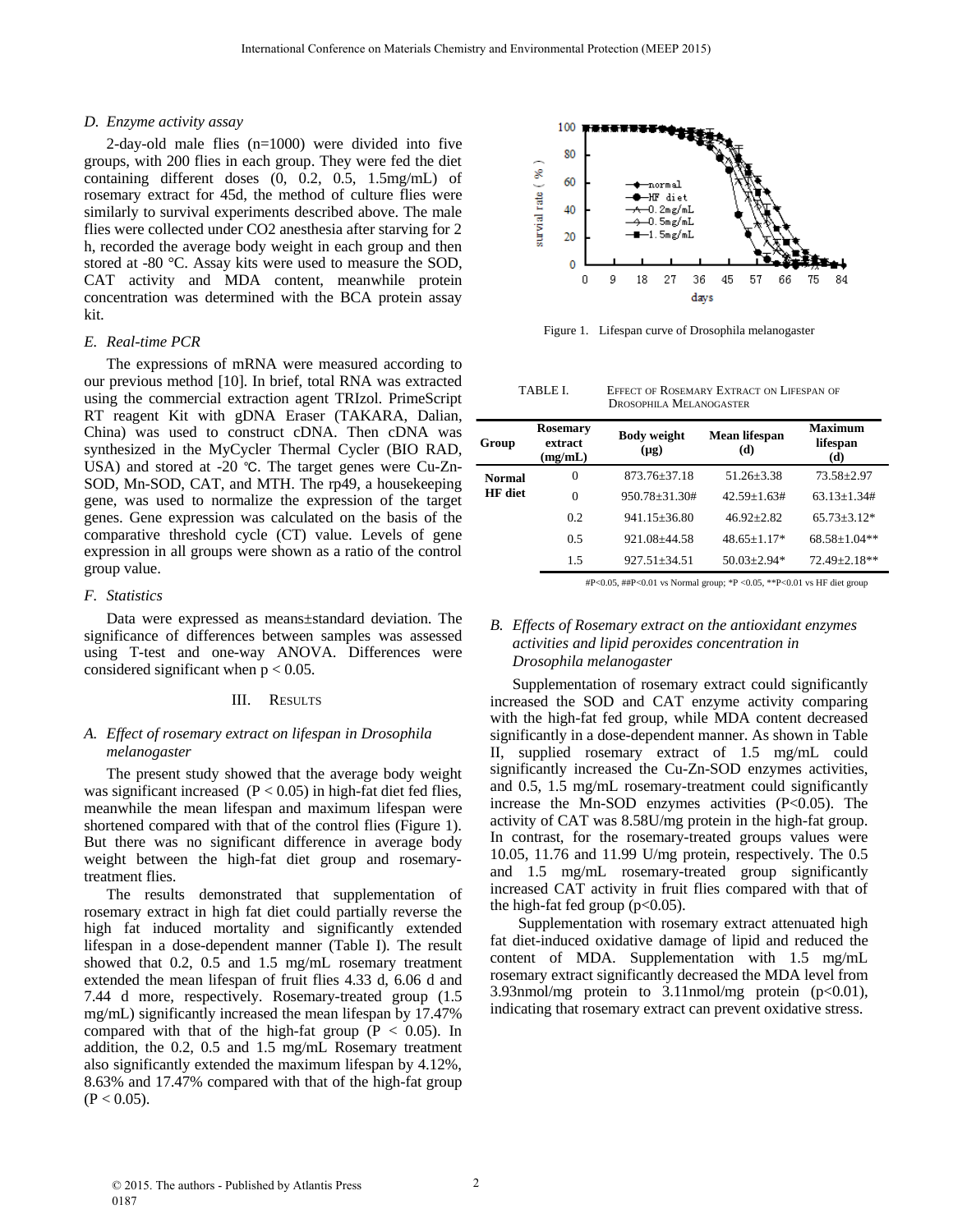| TABLE II. | EFFECT OF ROSEMARY EXTRACT ON CU-ZN-SOD. MN-                 |
|-----------|--------------------------------------------------------------|
|           | SOD, CAT ACTIVITY AND MDA CONTENT IN DROSOPHILA MELANOGASTER |

| Group          | <b>Rosemar</b>      | $Cu-Zn-$         | Mn-SOD<br>(U/mg pro)        |                  | <b>CAT</b>        | <b>MDA</b> |
|----------------|---------------------|------------------|-----------------------------|------------------|-------------------|------------|
|                | у<br><b>Extract</b> | <b>SOD</b>       |                             | (U/mg)<br>pro)   | (nmol/            |            |
|                | (mg/mL)             | (U/mg)           |                             |                  | mg                |            |
|                |                     | $_{\rm pro}$ )   |                             |                  | pro)              |            |
| <b>Normal</b>  | $\Omega$            | $42.36 + 2.65$   | $45.74 + 4.14$              | $12.35 + 1.35$   | $2.48 \pm 0.22$   |            |
| <b>HF</b> diet | $\theta$            | $37.41 + 2.52$ # | $38.14 + 3.81 \#$           | $8.58 + 1.71$ ## | $3.93 + 0.24$ ##  |            |
|                | 0.2                 | $39.84 + 2.93$   | $39.69 + 4.17$              | $10.05 + 1.37$   | $3.55+0.26*$      |            |
|                | 0.5                 | $40.04 + 3.40$   | $43.53 + 3.00*$             | $11.76 + 1.21*$  | $3.31 \pm 0.25**$ |            |
|                | 1.5                 | $41.78 + 3.46*$  | $45.96 \pm 3.07*$<br>$\ast$ | $11.99 + 1.34*$  | $3.11 + 0.38**$   |            |

#P<0.05, ##P<0.01 vs Normal group; \*P <0.05, \*\*P<0.01 vs HF diet group

#### *C. mRNA expression levels of antioxidant genes*

As to the gene expression, mRNA expression of Cu-Zn-SOD, Mn-SOD, CAT, and MTH in wild type flies was studied. Rp49 was selected as an internal control gene. The expression level of Cu-Zn-SOD and Mn-SOD was increased in rosemary-treated group compared with that in the high-fat group, meanwhile there was a significant increase in 1.5 mg/mL group (p<0.05). Similarly, gene expression of CAT was increased in 0.5 mg/mL and 1.5mg/mL group compared with that in the high-fat group  $(p<0.05)$ . In contrast, gene expression of MTH was only significantly decreased in 1.5mg/mL rosemary-treated group compared with that in the high-fat group (Figure 2).



Figure 2. Effect of Rosemary extract on Cu-Zn-SOD, Mn-SOD, CAT, and MTH mRNA expression in Drosophila melanogaster

#P<0.05, ##P<0.01 vs Normal group; \*P <0.05, \*\*P<0.01 vs HF diet group

#### IV. DISCUSSION

High-fat diet can induce higher levels of reactive oxygen species (ROS), evidenced by hydrogen peroxide emission from mitochondria [11], and shift the cellular redox environment to a more oxidized state, and decreases the redox-buffering capacity in the absence of any change in mitochondrial respiratory function [12]. The oxidative stress hypothesis is one of the leading mechanistic explanations for aging [13]. Recent studies reveal that ROS cause oxidative damage to macromolecules that leads to loss of molecular function and ultimately cellular, organ and organismal senescence.

The present study showed that the mean lifespan and maximum lifespan of high-fat diet fed fruit flies were significant shorten  $(P<0.05)$ , accompanied with the activity and mRNA level of antioxidant protective enzymes were significant decreased compared with that in the normal group (P<0.05) (Table II).

To help to scavenge free radicals by terminating the propagation of ROS reaction, antioxidant defenses including endogenous antioxidant enzymes such as superoxide dismutase (SOD), catalase (CAT) and exogenous dietary antioxidant such as vitamin C and E is an essential anchor [14]. Rosemary extracts possesses a greater antioxidant capacity than most other fruits and vegetables. Our study found that adding rosemary extract could significantly increase Cu-ZnSOD, Mn-SOD and CAT enzyme activity in male flies. It was agreement with Bakirel who found that ethanolic extract of the leaves of Rosmary could significantly inhibit the lipid peroxidation and activate the antioxidant enzymes such as SOD, CAT in alloxan-diabetic rabbits [15].

It is believed that accumulation of oxidative damages caused by reactive oxygen species (ROS) is one of the major contributors responsible for aging including fruit flies. MDA is a major oxidative degradation product of membrane unsaturated fatty acid. Posadas found after fedding with a standard kibble (80%) supplemented with turkey breast (20%) containing one of two different rosemary concentrations (0.2% and 0.02%) for 12 weeks, the MDA coutent in heart and brain (cortex and hippocampus) of aged Wistar rats were decreased [16]. We found treatment of rosemary extract significantly could attenuate high fat dietinduced oxidative damage of lipid and restore lifespan of fruit flies.

 Real-time PCR results displayed that rosemary extract upregulated the antioxidant protective genes mRNA expression level of SOD and CAT, and the increasing trend were consistent with the corresponding anti-oxidation enzyme activities. The Methuselah (MTH) gene in D. Melanogaster has been a major target of interest in the biology of aging, which is the 3rd chromosome in vivo of Drosophila genes encoding g protein-coupled receptors, and has been shown to be involved in longevity in fruit flies [17]. Flies with reduced expression of the G protein-coupled receptor gene methuselah (MTH) appear to have enhanced resistance to oxidative stress [18]. Similarly, Baldal proved that MTH endogenous ligand gene knockout or overexpression of peptide antagonists of MTH receptor extends life span of fruit flies [19]. In this study, we found that flies supplementation with rosemary extract reduced mRNA level of MTH (Figure 2). It was in agreement with Cheng who reported that black tea extract could prolong lifespan of fruit flies by enhancing Cu-Zn-SOD, CAT and reducing MTH mRNA expression [20].

In conclusion, the results presented indicate that rosemary extract could significantly extend the lifespan, attenuate the oxidation and increase the activities of antioxidant enzymes in fruit flies. The anti-aging activity of rosemary extract was at least partially associated with its